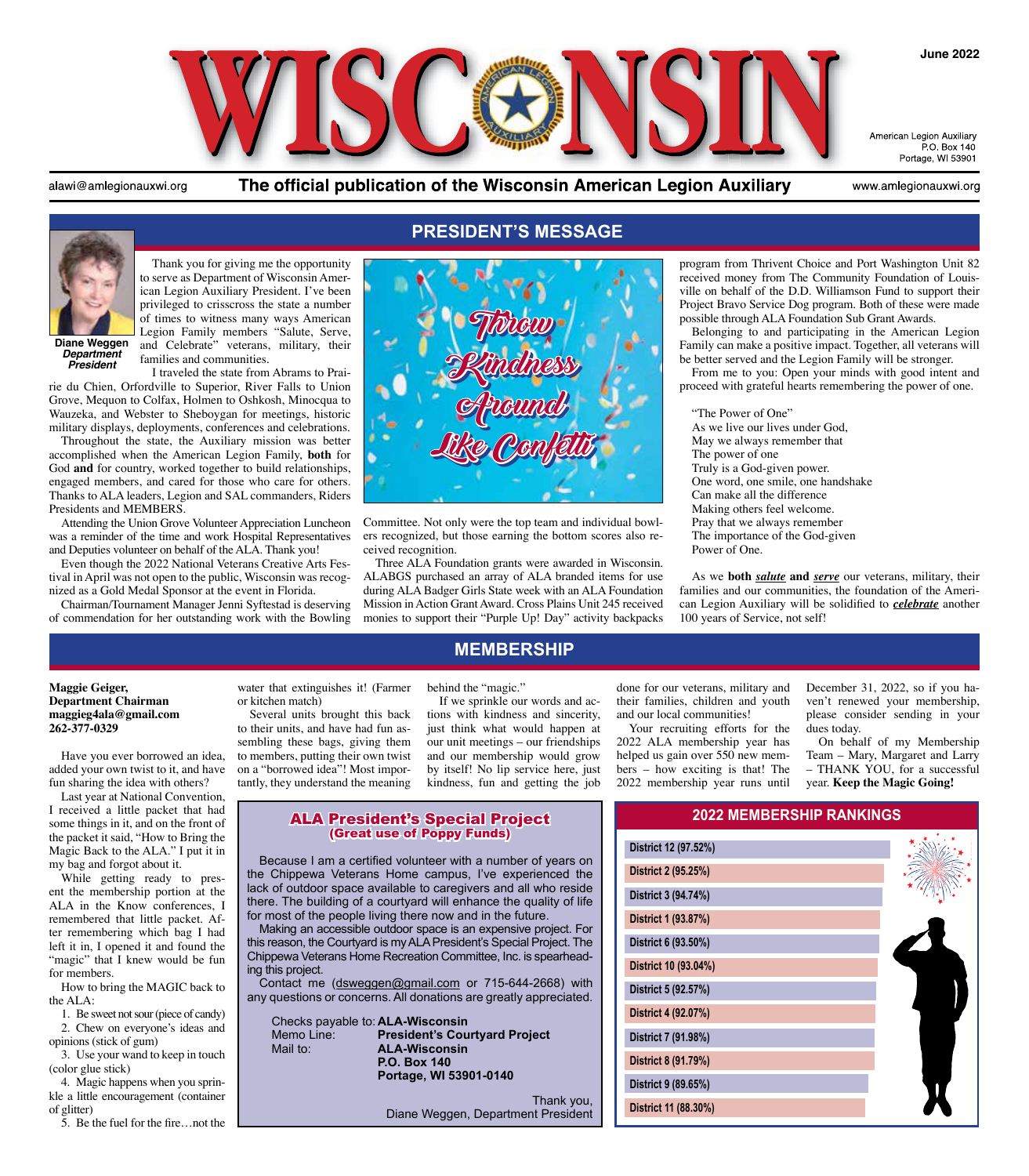# **CHAPLAIN'S CORNER greetings from headquarters**

**Donna Jensen Department Chaplain djensen20@gmail.com 414-303-6186**

*"Then he took the five loaves and the two fishes, and looking up to heaven, he blessed them, and broke them. Then hegave them to the disciples to set before the multitude."*

#### **Luke 9:16**

When all in the crowd had eaten their fill, they collected the remains and filled 12 baskets. What is the symbol of our Lord feeding the crowd with the loaves and fishes? Why was there so much left after all had eaten? Our Lord used parables when teaching and it is often difficult for us to understand.

I believe one of the lessons in this story is asking us to share and be generous and we will be rewarded by God. We may not understand at the time but He assures us that acts of generosity and kindness to others are a benefit to us. I fully believe that in giving and sharing, we receive more than we give.

Serving others and sharing of ourselves and our gifts is what American Legion Auxiliary and Legion Family members have been doing for many years. This is more important now than ever as we see our membership aging and needing more help while there are fewer active members to serve them. "Service Not Self" is not just an empty saying, but the heart and soul of the Legion Family. Every one of us has been given different gifts from God and has something to share with others. Part of the challenge is figuring out how we can best use the gifts we have been given. Not everyone is destined to be the leader of an organization but that does not make them any less important. What are your gifts? How can you best use them? What interests and abilities do you have to share and serve others?

I want to personally thank everyone who has given so much of themselves to serve others over the years. I also want to thank all those who have supported me during my year as Chaplain for the American Legion Auxiliary. Your kind words and encouragement have meant more to me than you will ever know and it has been an honor and a privilege to serve in this office.

Thank you to everyone who has sent me prayers, poems and inspirational pieces for President Diane Weggen's Prayer Book. There is still time to send submissions to me and I will accept anything received up until the Department Convention in July. Please include the author, Unit and District number and email to me at: **djensen20@gmail.com** or mail to: 6936 N 86th Street, Milwaukee, WI 53224.

**"Wind Beneath My Wings"** *Music by Jeff Silbar; Lyrics by Larry Henley*

Did you ever know that you're my hero, And everything I would like to be? I can fly higher than an eagle, For you are the wind beneath my wings.

#### **Bonnie Dorniak Executive Secretary/Treasurer Ph: 608-745-0124 Email: deptsec@amlegionauxwi.org Website: www.amlegionauxwi.org**

May 27 was officially National Poppy Day. Units and posts that completed poppy distributions are reminded to submit their 20% poppy profit report to department headquarters as soon as possible. The poppy profit report form can be obtained from the department website or by contacting Linda Cason at Auxiliary Headquarters. The remaining proceeds can be used for the welfare of veterans, active-duty military, and their families where a medical or financial need is evident. As a reminder, poppies can be distributed all year long!

The 2022 Department Convention is scheduled for July 14-17, 2022 at the Hyatt Regency/KI Convention Center in Green Bay. There are several important changes from "traditional" conventions held in the past:

#### **Thursday, July 14, 2022**

• There will NOT be a Department Executive Board meeting.

• A recognition program will be held from  $3:00 - 6:00$  pm to include a tribute for Honored PDP Diane Kranig, presentation of district membership awards, and a Parade of Checks for National President Kathy Daudistel. Anyone interested in participating should bring checks payable to "ALA-Wisconsin" for pre-

#### **Janet Ericksen Department Chairman roancows@gmail.com**

The Community Service program promotes the American Legion Auxiliary's visibility in local communities. ALA units across the state have been busy serving those who serve others by being involved in community projects. Many 911 commemorative events and Veterans Day celebrations brought people together to remember that our country stands strong against those who would destroy the freedoms we enjoy.

Thousands of hours were donated in the past year to help veterans, service members and their families in our communities. Visiting those in nursing homes began again with unit members caroling at Christmas and donating items such as warm clothing, blankets and basic toiletry items. The veterans appreciate the items and particularly enjoy the chance to talk about their time in the military.

Many units offered food booths during community festivals. This is a great way to bring people together to commemorate veterans and service people as well as being a great fundraiser.

Some units, along with posts, invited veterans and service members to the American Legion Post for fellowship and complimentary food after events. Units assisted community blood centers by volunteering and donating. Members joined other organizations in their communities to work on service projects.

We can promote the American Legion Auxiliary in the community by wearing our pins proudly and letting the community know what we do and why we do it. Let's continue to show our communities how we *salute*, *serve* and *celebrate* our veterans, service members, families and country.

sentation to Kathy Daudistel. Donations will go to the ALA Foundation in her honor.

#### **Friday, July 15, 2022**

• The Auxiliary will NOT have District Caucuses.

• Opening Processional is at 9:15 am with all Past National Officers, Past Department Presidents, 2021-2022 Department Officers, and 2021-2022 District Presidents. General Session will open immediately following the procession at about 9:30 am.

• Past Presidents Parley will conduct a Business Meeting at 4:00 pm. All past presidents at any level (unit, county, district) are eligible to join the Past Presidents Parley and vote on business matters. Contact Laura Calteux at 414-379-2943 or lauracalteux  $@$  vahoo. com for information.

#### **Saturday, July 16, 2022**

• Elections of 2022-2023 Department Officers and nominees for Alternates for the 2022 National Convention will be held at 9:00 a.m.

• Installation of 2022-2023 Department Officers and District Presidents will be Saturday afternoon after close of convention.

• All Legion Family members are invited to a fun event with live entertainment at 7:00 p.m. Admission ticket (\$15) can be pre-purchased with convention registration.

### **Sunday, July 17, 2022**

• Joint Memorial Service is at 8:00 a.m.

• The 2022-2023 Department Executive Board will meet at 9:30 a.m. All members are welcome to attend.

Department Convention is a great opportunity to learn more about the Auxiliary, visit with old friends, and meet new ones. Registration is \$25, payable to The American Legion; registrations received after July 11 are \$30. The registration form is posted on the department website.

Mark your calendars! The 4th Annual Celebration of Freedom will be held September 9-10, 2022 at Columbia County Fairgrounds, 1 Fairgrounds Road, Portage, WI. This is a STATE-WIDE LEGION FAMILY community event featuring a WWII Traveling Memorial, live entertainment, food and drink, adult softball tournament, chili cook-off and more. The Softball Tournament will conclude on September 11. Visit **www.wilegion.org** for details.

The ALA National Convention is August 27 to August 31, 2022 in MILWAUKEE! Please take advantage of this opportunity to attend a national convention in your own home state! The National Organization plans to provide convention details in mid-June. Members interested in attending should contact Department Secretary Bonnie Dorniak at **deptsec@amlegionauxwi. org** to request a registration packet.

Four ALA in the Know conferences have been scheduled for September and October 2022. The reservation deadline for ALL sessions is September 1. Please see reservation form for details.



**COMMUNITY SERVICE** AMERICAN LEGION AUXILIARY, DEPARTMENT OF WISCONSIN **ALA IN THE KNOW (***Important Info for Every Member)* **2022 REGISTRATION FORM**



*DEADLINE: SEPTEMBER 1, 2022 (Please submit one form per person)* 

Members are encouraged to register early---space is limited! Registrations are accepted on a first-co first-served basis. Registrations received after capacity is reached, will be returned. **No reservations will be accepted on site. Reservation deadline for all sessions is SEPTEMBER 1st.** 

**Session is \$25/person** and includes morning refreshments, a light lunch, and program materials. Sessions<br>will include information on a variety of topics and Auxiliary programs. New topics will be covered, so come out<br>an

#### **Schedule for all conferences:**

- 8:00 am 9:00 am Registration/Morning Refreshments 9:00 am – 3:30 pm Informative presentation, lunch break, interactive program session, Q&A
- **Reservation deadline for ALL sessions: September 1, 2022**

**Please print clearly**:

|                                                                        |      | First Name: Contract Contract Contract Contract Contract Contract Contract Contract Contract Contract Contract Contract Contract Contract Contract Contract Contract Contract Contract Contract Contract Contract Contract Con<br>Email: $\Box$ Phone: $\Box$ home $\Box$ cell: $\Box$ () |
|------------------------------------------------------------------------|------|-------------------------------------------------------------------------------------------------------------------------------------------------------------------------------------------------------------------------------------------------------------------------------------------|
| Select One:                                                            |      |                                                                                                                                                                                                                                                                                           |
|                                                                        | DATE | <b>LOCATION</b><br>Saturday, American Legion Post #175                                                                                                                                                                                                                                    |
|                                                                        |      | 09/17/2022 302 N. Union, Loyal, WI 54446                                                                                                                                                                                                                                                  |
|                                                                        |      | Saturday, Hortonville Community Center<br>09/24/2022 531 N. Nash Street, Hortonville, WI 54944                                                                                                                                                                                            |
|                                                                        |      | Saturday, Portage County Public Library-Pinery Room<br>10/08/2022 1001 Main Street, Stevens Point, WI 54481                                                                                                                                                                               |
|                                                                        |      | Saturday, American Legion Post #355<br>10/22/2022 1540 13th Avenue, Grafton, WI 53024                                                                                                                                                                                                     |
|                                                                        |      | TOTAL AMOUNT ENCLOSED (\$25/person): \$                                                                                                                                                                                                                                                   |
| Mail check, payable to ALA-Wisconsin, by SEPTEMBER 1 <sup>st</sup> to: |      | A \$25.00 fee will be charged for any<br>ALA Wisconsin, P. O. Box 140, Portage, WI 53901-0140.<br>check returned by the bank.                                                                                                                                                             |
|                                                                        |      |                                                                                                                                                                                                                                                                                           |
|                                                                        |      | Please share one (1) question you would like addressed during the session:                                                                                                                                                                                                                |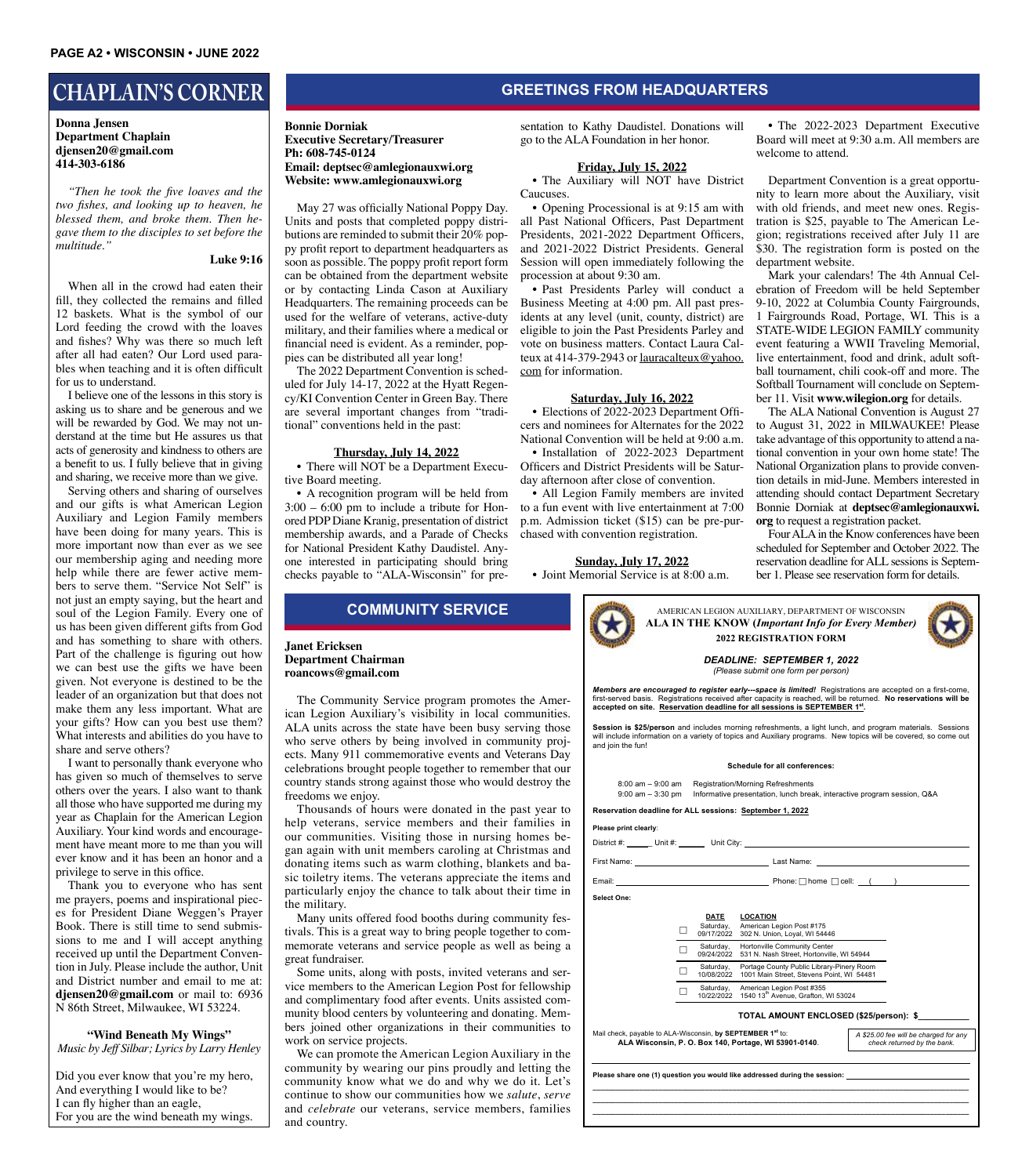### **national executive committee**

#### **Bonnie Jakubczyk NEC bon6862@yahoo.com**

National President Kathy Daudistel gave greetings and informed us that members of the National Executive Committee no longer have the interests of their department as their primary focus. National Executive Committeepersons serve as national representatives of the National Organization and must make decisions and cast votes according to what is in the best interest of the National Organization. We accept a consent agenda, which groups routine business and reports into one agenda item. Any item can be removed before the vote for separate action. A consent agenda saves time by voting once on routine matters.

The Inclusion and Diversity Committee was created to do the following:

1) Establish goals and strategies for inclusion and diversity for the ALA

2) Provide opportunities for our members to participate in discussions on inclusion and

diversity topics 3) Address policies or practices affecting

inclusion and diversity 4) Establish mechanisms for measuring

our success. 5) Identify areas of concern and to im-

prove inclusion and diversity efforts. "Equity" needs to be stated because it's

fair treatment, access, opportunity, and ad-

vancement for all people. While identifying and eliminating potential barriers that may prevent participation, the name was changed to Diversity, Equity and Inclusion (DEI). Surveys and learning tools will be used for this committee.

Next was the Code of Ethical Conduct Committee, which was specifically tasked to evaluate, review, and revise the Code of Ethical Conduct, as outlined in the standing rules of the American Legion Auxiliary's national governing documents. It was discovered that the ALA's Articles of Incorporation have not been revised since 1934, so a review of the articles for possible amendment is warranted. The committee will proceed with formal recommendations to the NEC. The proposal will include a comprehensive outline of required items to formalize the new Code of Ethical Conduct.

A special virtual meeting was held in February for a question-and-answer session regarding a possible dues increase for 2024. This will be brought up at the 2022 National Convention.

The midyear NEC meeting was held virtually and included charter cancellations; reports on consolidated audited financials, quarterly budget, ALA Foundation, risk and compliance; and reports from the National Secretary and National Treasurer. Materials were distributed ahead of time, allowing the meeting to run smoothly.

### **americanism**

**Becky Mueller Department Chair clarenceandbecky@aol.com 920-833-6048**

STAND UP AND SALUTE! The Flag is passing by. June 14 is Flag Day. A day set aside to honor our Flag, the symbol of our country. This date commemorates the adoption of the American flag on June 14, 1777, by the Second Continental Congress. As a side note – the United States Army also celebrates its birthday on this day. Happy Birthday to both!

It is so important that we properly display and dispose of our American Flag. The flag represents what is the best of our great country. Brave men and women have fought and died under the Stars and Stripes. It is proudly displayed on battlefields, military installations, government buildings and our homes. It stands for freedom, justice. and democracy. Never has it been so important for us to stand proud and united. Our country continues to face challenges to our way of life but as long as the flag flies high we have hope of a better tomorrow.

Proper disposal of our used and tattered flags is necessary. Thank you to the many Posts, Squadrons, and Units that collect these flags for the community and then hold flag disposal ceremonies. It is great to see scouting members take an active part and learn valuable lessons from the Legion Family. If we do not teach them proper flag etiquette, who will?

If possible, plan to attend the largest Flag Day parade in the nation in Appleton, WI on Saturday, June 11. It is an impressive parade with many military and veterans service organizations participating. Nothing says summer like a parade and no parade is complete without an impressive display of American flags flying in the breeze of freedom.

It has been my pleasure to read the Americanism essays this year. The winners are announced in this issue also. I was impressed with the thoughts and ideas of our young people as they explored the topic of caring for those who care for our veterans. They expressed real insight into this topic with many relating firsthand experiences as they showed their love and concern for these caregivers. So many remarked on the value of a simple 'thank you' and the impact a card or letter can have to brighten a day. We should remind caregivers that they are also cared for by our veteran community. Thank a Veteran every chance you get and then

| <b>2022 Americanism</b> |
|-------------------------|
| <b>Essay Winners</b>    |

*Essay Title: "How can we support families who provide care to their Veterans?"*

| Class I – Grades 3 & 4 |
|------------------------|
| Cambria #401           |
| Port Washington #82    |
| River Falls #121       |
| Menomonee Falls #382   |
| Siren #132             |
|                        |

#### Class II – Grades 5 & 6

| <b>Matthew Tolle</b>  | Bagley #482          |
|-----------------------|----------------------|
| Eliana Weaver         | Twin Lakes #544      |
| <b>Braden Postlet</b> | Siren #132           |
| <b>Lindsay Geiger</b> | Chilton #125         |
| <b>Carter Prost</b>   | Menomonee Falls #382 |

#### Class III – Grades 7 & 8

| Sparta #100          |
|----------------------|
| Bagley #482          |
| Fond du Lac #75      |
| Menomonee Falls #382 |
| Twin Lakes #544      |
|                      |

|                              | Class IV – Grades 9 & 10 |
|------------------------------|--------------------------|
| $\lambda$ udrov $\Omega$ oob | $I = I = 400$            |

| Audrey Gash              | Jackson #486    |
|--------------------------|-----------------|
| Weston Huempfner         | Fond du Lac #75 |
| Samantha Andrea          | Siren #132      |
| Olivia Pullen            | Plum City #365  |
| Class V – Grades 11 & 12 |                 |
| Chloe Gransee            | Plum City #365  |
| Jasmine Sixel            | Appleton #38    |
| Josie Hagert             | Siren #132      |
| Kallee LeCloux           | Thorp #118      |
| Clara Wiegert            | Jackson #486    |
|                          |                 |

**Class VI**<br>Fiona Wendt Shiocton #512 Malcolm Scribbins Richland Center #13<br>Annabelle Simons Twin Lakes #544 Annabelle Simons

thank those that care for their physical, emotional, and financial needs daily.

Nothing is more patriotic than recognizing the value of those who fought for this country and the sacrifices made by them and their families. We salute you!

# **Thank You from ZABLOCKI VAMC**

**Thanks to donations received from units and members across the state, Hospital Representative Bonnie Jakubczyk purchased over \$7,000 of items on the Zablocki VAMC wish list, including assorted craft kits, comfort care and personal hygiene items, games, and gift cards for their veterans.** 

**The HUD VASH representative wrote,**  "**Thank you and the American Legion Auxiliary for the donation of 40 Pick** '**N Save Gift cards to support the HUD VASH program. These Veterans are all in low-income** 

**housing and have limited funds to spend on their everyday needs, so these gift cards truly help the Veterans with their food expenses which has dramatically increased over the past year. Than you so much!**"

**Thank you, everyone, for your generosity!**



**djdmsteinert@gmail.com 920-573-1846** Disasters can happen at any time. Whether

**Diane Steinert Department Chair**

it's a severe storm, house fire, loss of a job, unexpected medical emergencies or so many other possibilities. That is why the Auxiliary Emergency Fund is so important to our Auxiliary members.

The Auxiliary Emergency Fund (AEF) is a national grant assistance program that provides temporary emergency assistance to eligible members of the American Legion Auxiliary (ALA) who have endured a significant financial setback as the result of an act of nature or another personal crisis.

Established in 1969, the AEF was created with a bequest from the estate of Auxiliary member Helen Colby Small of Burlington, Wisconsin. Five decades later, the AEF is still helping fellow Auxiliary members get back on their feet, funded solely through generous donations from other members.

We received reports from over 60 units that had donated to the program. Fundraisers included bake sales, brat frys, basket raffles and a variety of other events. One unit simply collected \$1 from each member attending their meetings. Great job everyone!

Emergency assistance grants may be awarded by the National AEF Grant Committee on a case-by-case basis up to a max-

imum of \$2,400. Grant funds for disaster assistance applications may be used for repairs to the applicant's primary residence and for emergency expenses (lodging, food, fuel, supplies, etc.). Grant funds for temporary assistance applications may be used for overdue mortgage or rent expenses and/or utilities. AEF money may not be used for medical expenses or debt such as that on credit cards.

Members of the ALA whose dues are current and who have maintained membership for three consecutive years are eligible to apply for a disaster assistance or temporary assistance grant. Members can submit or download an application for assistance from **www.ALAforVeterans.org/ AEF** or they can submit their application via email to **AEF@ALAforVeterans.org**. Applications may also be mailed to ALA National Headquarters at 3450 Founders Road, Indianapolis, IN 46268. Forms are also available on the Department website at **www.amlegionauxwi.org**, under Program Info.

The national AEF Grant Committee reviews each application and awards AEF assistance according to case findings. AEF applications, supporting documents, and case files are not disclosed or released to anyone outside of the AEF Grant Committee.

Thank you for continuing to support this very program!

#### **MEMBERS HELPING MEMBERS!**

**auxiliary emergency fund**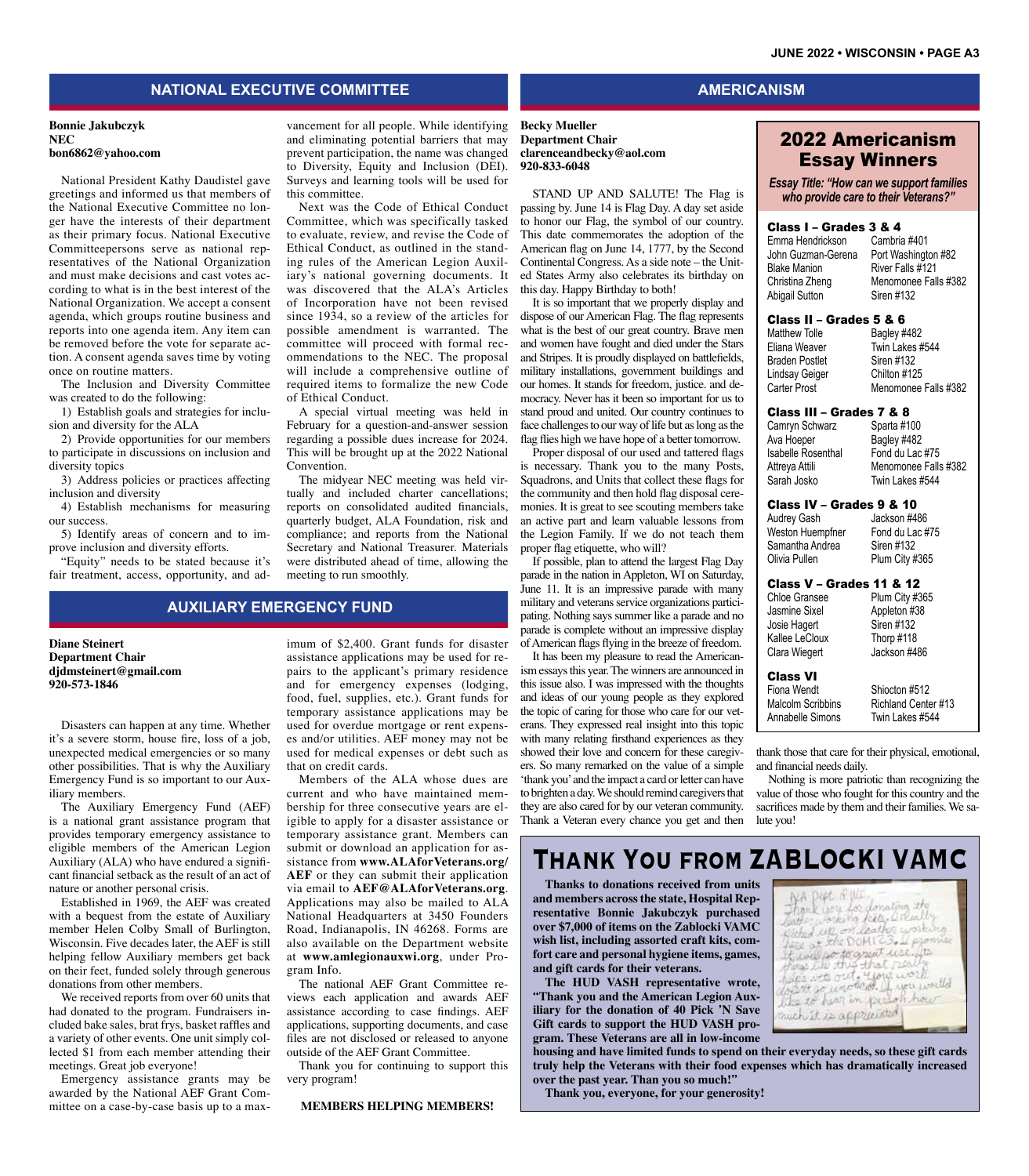## **year-in-review**

#### **2ND DISTRICT**

#### **1ST DISTRICT**

This is my final address to you as your First District President. It has truly been my honor to be your First District President! It has been an experience I will never forget, and I want to thank every member from the bottom of



my heart, to all 35 units, for all your confidence, support, friendships and help! It has been a wild ride and each of you played a vital role in making the First District American Legion Auxiliary what it is today – one of the most powerful Veteran Service Organizations in the world! I am truly proud of all 35 units.

Twelve units (and Walworth Coun-

**Lylette Smith District President**

ty!) reached or exceeded their goal of 100%. Five units only need one more member to be 100% and four

units only need two or three members to be 100%. Each unit is truly amazing!!

Congratulations to Unit 310 for reaching their membership goal. This is a good example of a unit that struggled for some time, set a goal, and moved to that goal. Don't stop, keep moving forward!

Congratulations to Unit 71 for going above and beyond their goal. Unit 71 met their goal and excelled by more than 16 members!! Congratulations!

Congratulations to our newly elected First District Executive Officers who were elected at our Spring Conference for 2022-2024. Newly elected officers are Zondra Morris (President), Crystal Shaw (1st Vice President), Mary Kohler (2nd Vice President), Victoria Luebke (Historian) and Mary Ellen Crandall (Chaplain).

Thank you to everyone for all you do. Each of you are the true strength of our organization. We exist to support veterans, their families, and our community!

#### **3RD DISTRICT**

What a crazy couple of years it has been. When I was elected via an email vote because we had to cancel our 3rd District Spring Conference due to the pandemic, I did not think we would still be dealing with COVID-19 two years later.



This changed the way we as an Auxiliary operated over the past two years. It did not stop our members from working the programs, it simply made them think outside the box on how to achieve their goals. I have enjoyed listening to unit and county reports at our Spring Conference to hear how creative they have become.

**Deb Rottman District President** For me the hardest part of the past two years was my inability to meet more members from the Third District and from all across the Department of Wisconsin. I have been able to meet some members over the past two years and look forward to continuing this trend.

I was able to get out into the District a bit more this year. It was great to be able to have the District Picnic in August. I was honored to be able to attend the National Convention in Phoenix – what an amazing experience. I recommend if you ever have the opportunity to attend a National Convention, to act on it. \* The ALA in the Know I attended in September was very informative. I am very happy that these are back on the calendar. Our Holiday Party in February was well attended. I appreciated the invite to the Richland County Council meeting in April because I love hearing what other units do!

I would like to thank the entire Third District for all of your hard work and your support over the past two years of serving our veterans, active military and their families.

*\* Editor's Note: The 2022 National Convention is in Milwaukee. Here's your opportunity!*

A mighty *salute* goes out to the members of 2nd District for all their hard work this year. We started out strong by meeting the deadline of no "goose-eggs" set by Department. As units renewed and recruited new members, we proudly locked into 2nd

place in membership. Thirteen units joined the *100% Club* which included: Rio, Pardeeville, Poynette, Cambria, Theresa, Mayville, Lomira, Saukville, Sheboygan, Adell, West Bend, Kewaskum, and Hubertus. We continue to grow as a District with 2,471 members and counting. Recruitment is one of the strengths of 2nd District with 52 new members added. Revitalization took place with two units and a county council. There were several members who stepped

up to learn the ropes as a leader. Others who

**Amy Luft District President**

continued in their positions, mentored and encouraged their teammates creating a culture of goodwill. Members in 2nd District went above and beyond to *serve* our veter-

ans, military, their families, and our community. All 44 units complet-

kee International Airport and thank those coming home again. Thank you's are made by Unit 434 to give to the veterans coming home for their day in Washington DC.

The *serve* part of the theme is obviously the easiest. Donations are made through Department for Camp American Legion, the Zablocki VA baby shower, the Milwaukee Homeless Veterans Initiative, sending delegates to ALA Badger Girls State, Zablocki VA, and Dayton Care Center. Unit 18 puts together bags to give to schools in their area for the teachers to give to students that are homeless.

*Celebrating* is always something that we look forward to! This year Unit 537 and their Legion Family held their first ever Awards Night. It was a big

**6TH DISTRICT**

ed a Year-End Impact Report, indicating members volunteered 39,417 hours towards our veterans/military and 28,251 hours of community service. Units also worked on their unit Constitution, Bylaws and Standing Rules keeping them up to date in order to operate efficiently.

We *celebrate* our success with a monthly District newsletter which highlights different ALA programs as well as unit events. *The Scoop*, a mid-month communication, provided up-to-date information keeping members informed on the latest news and highlights. Zoom meetings were utilized for both business and educational purposes. Units and members posted on our 2nd District Facebook page allowing others to see their events and accomplishments. We all came together for a very successful 100th District Spring Conference where 24 new attendees participated along with a couple of Johnsonville Racing Sausages! We celebrated two very successful District special projects – over 30 Buddy Baskets for Milwaukee Homeless Veterans Initiative for the VA&R program and a donation totaling \$4,570 for Camp Hometown Heroes for the Children & Youth program.

Members of 2nd District go above and beyond the call of duty when it comes to *service to others, not self*. Congratulations 2nd District on a job well done! You are the Dream Team!

### **4TH DISTRICT**

success, and they hope to make this a yearly event. I think other units in the district are going to put this event on their calendars. We had juniors from Unit 416 go to the Junior Fall Conference where they finally were able to celebrate the American Legion Auxiliary's 100th Birthday! Our year culminated in our district celebrating all the things that we do for our veterans, military, their families and communities at our Spring Conference.

Whatever the next year brings, we will be doing it as a Legion Family and working the mission of the American Legion Auxiliary by *Saluting, Serving and Celebrating* our Veterans, Military, their Families and our Communities.



**Laura Calteux District President**

Christmas. Members also attend the homecomings for the Honor Flights at Milwau-



**District President**

#### social distancing and masking were still the norm. Some units continued to cancel meetings, and a few are still having a difficult time

I attended the state convention in Middleton, and was officially installed July 17, 2021. Joanie Dickerson completed her historic two-year term and Diane Weggen was installed as our Department President. Then it was off to National Convention.

The 100th National Convention took place in Phoenix, AZ. The city was just opening up from the pandemic. Outgoing National President Nicole Clapp and her team ensured it truly was a *Celebration of a Century of Service*. Meeting

American Legion Family members from across the nation is one of the things I enjoyed most. Units of the 6th District have been working hard on retaining

and finding new members. As of this writing, one county and five units have reached or exceeded 100% membership. A big shoutout to President Sandy Augustine of St. Nazianz Unit #477 and her lies, and our communities.

hive of worker-bees! Unit #477's current membership is 147.83% of their goal. Great job everyone! Keep up the good work!

Oshkosh Unit 70 hosted our District Fall Conference. It was great to see so many units represented. Sure, there was training and reports, but we ended the day by creating poppy ornaments and centerpieces. We also had a great turnout for our District Spring Conference, hosted by Unit #125 Chilton. Thanks to both of these units for putting everything together. Reports were given by District Chairmen, and county and unit representatives. It is always nice to hear what everyone has been doing during the year.

The units work hard all year long and District Impact Report numbers were impressive. Our service to Veterans & Military totaled 7,417 volunteer hours and \$16,907 spent. 20,600 poppies were distributed and \$35,395 raised. Hours of service representing ALA in our communities 7,543 and a total of \$7,550 presented in scholarships. Awesome job!!

This first year as your District President has been a learning experience. Thank you for the invitations to your unit/county meetings, special events and installation of officers. I look forward to working with you in the upcoming year. Thank you for all you do in service to our veterans, military, their fami-



the core of our organization. We *salute* our

by our units sending cards to Zablocki VA, Dayton Care Center, and Union Grove for Valentine's Day, Easter, Halloween, Thanksgiving and

When I accepted the position of President for the 6th District,

veterans all year long as evidenced

The 4th District took President Diane's theme to heart. *Salute, Serve and Celebrate* Our Veterans, Military, their Families and Communities is at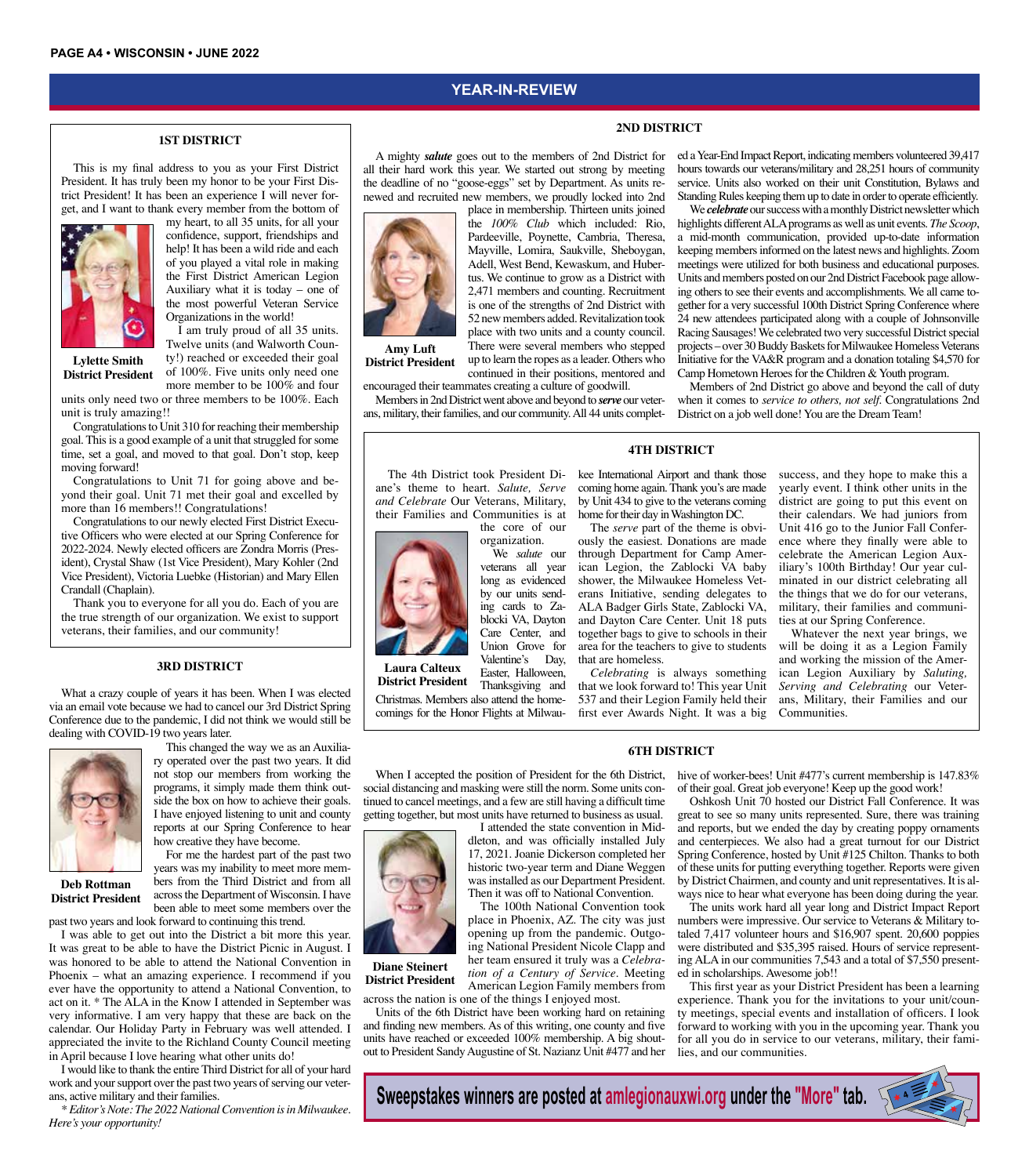### **year-in-review**

#### **7TH DISTRICT**

District 7 was a little slow coming out of our COVID induced inactivity, but during this past year, the units found many ways to *"Salute, Serve and Celebrate"* our veterans, military, their families, and our communities.



Several units promoted our poppy by distributing them on Poppy Day throughout their communities. They also held fish frys, dinners, and celebrations; marched in parades and held ceremonies honoring our Veterans; promoted the flying of our flag; and held cleanup days for the elderly. Many cards were sent letting members and Veterans know they were not forgotten and were being thought of and prayed for.

**Christina Petranovich District President**

Units stepped up to host our Fall and Spring Conferences after COVID shut some of our units down. We held a suc-

cessful fall conference in November 2021 in Thorp and a successful spring conference in March 2022 in Tomah. Both were well attended, and many new faces were at each. The spring conference found many members willing to take leadership roles in the district that had been vacant for several years. I am excited for what this next year will bring for District 7!

Our district is especially proud and honored because 2021-2022 Department President Diane Weggen is from 7th District. District 7 started off President Diane's special project with an initial donation of \$400 from several of our units and a \$500 donation from Thorp Unit 118, Diane's home unit. We donated money and a raffle basket to help support Dan Seehafer's campaign for National Commander and donated \$500 to "IROC'S Badger Run" to be held later this year.

Several juniors attended the Junior Fall Conference in Oshkosh in October. District 7 is proud to have a junior member from one of our units elected as the Honorary Jr 1st VP for the Department of Wisconsin – Miss Emeri Wold of Unit 118!

I attended National Convention in Phoenix, Arizona as one of the Department of Wisconsin Pages. It was a great way to network and see our many programs, donations, and members in action. I saw the poppy posters that competed at the national level which included one from our District.

Impact reporting has been completed and I am proud of the number of hours, money and resources used by the District 7 units to *"Salute, Serve and Celebrate"* our Veterans, the military, their families and our communities. Keep up the outstanding job each of you is doing and know that your dedication to the ALA and this nation's Veterans are appreciated!

# 2022 ALA NATIONAL CONVENTION MILWAUKEE, WISCONSIN

## August 27-31, 2022

Information from the National Organization was not available at the time this newspaper went to press.

If you are interested in attending National Convention, email your name, address, and unit # to Bonnie Dorniak at deptsec@amlegionauxwi.org.

> A registration packet will be mailed to you when available.

**8TH DISTRICT**

My first year as 8th District President has been a learning gave a presentation about the program and needs of women experience for me. I have been busy contacting the units and made several unit visits.



**Linda Tryczak**

Throughout the year the units have been working hard on their memberships. As of this month,

8th District has two units and one county at 100% and several units are within one or two members to be 100%.

The units have been working hard on fulfilling the mission of the ALA. From the Year-End Impact Reports that I received, members have volunteered over 12,000 hours for veterans, over

**District President**

#### 800 hours for military families, and almost 9,000 hours in our communities. We were able to hold both District Fall and Spring Conferences in person. The

Fall Conference was hosted by New London Norris Spencer Unit 263. Officers were ratified and the budget was presented at the Executive Board meeting prior to the start of the conference. Thirteen units were represented with 33 people in attendance. President Diane Weggen and Department Commander Greg Eirich along with Mayor Mark Herter gave greetings. Pat Smith

#### **9TH DISTRICT**

I want to start by thanking all the units, members and department officers for their support and help over these past two years. We all learned a lot of new and unique ways of helping and serving each other.

The Ninth District is currently in 11th place for membership, but we have **7 units** at or above **100%**, and many more units just need one or two members to be 100%. There's still time left to get there and we are working on renewals, rejoining, and recruiting new members.

Twenty-eight of the 40 units completed the Unit Year End Impact Reports, reporting over 51,000 hours volunteered, over \$111,000 donated for our veterans and our

communities, driving over 48,000 miles,

and helping over 5,000 veterans and community members. This is outstanding with all the restrictions on how and who we can help at this time. Great job, Noble Nine!

The units did these things by helping with Veterans Day, Memorial Day events in the community and the schools, adopting veterans by helping them go shopping, to lunch, movies, and other activities. Members put flags on the cemeteries, cleaned gravestones, gave flowers to veterans for Valentine's Day, did cards, crafts, blankets, cookies, sewing, made goody bags for the veterans at various holidays, made Halloween buckets for shut ins, and many more things for our veterans, the Veterans Home at King, Iron Mountain VA, and others. Units honored the students who participated in the Americanism Essay or Poppy Poster contests and donated patriotic books to the local school library. Honor Flights, Camp American Legion, Christmas Gift Shop, Wreaths Across America, I Spy You Fly, ALA Badger Girls State and Badger Boys State, and so many more were among those that our Noble Nine has generously served and supported this past year.

These past two years have been a challenging time, not only for me but for all the Auxiliary, to learn new things and new ways to get things done, not the same as before COVID-19. We all grew and learned how to get creative to reach our goals. We all did a *SUPER JOB!* Keep up the tremendous work you do for our veterans, service men and women, our communities, and each other!

The members of the Noble Nine are true leaders within our Legion Family. They work hard and are dedicated when it comes to service to others, not self. Thank you for all you do. Thank God for blessing us with your care and support of our organization.

veterans. Past Department President Joanie Dickerson presented a National President's Award for Excellence to Mosinee Unit 107 for their Gold Star Mothers Memorial, which was accepted by Joan Campbell. Several other unit awards were handed out as well. SAL Detachment Commander David Fuller and Detachment Vice Commander Allen Watry brought greetings and introduced ALF (American Legion Family) dog, which is the replacement for the Josh dog.

The Spring Conference was hosted by Tigerton Schlender-Polley Unit 239. There were 16 units in attendance with 58 people attending. Each unit was asked to create a poppy centerpiece. First Place went to Pittsville Unit 153 and Second Place went to Wausau Unit 10. Congratulations to those units! Much thanks to all the units that participated; they were all very good. We had greetings from Village President Andrea Graham and the financial person from the Post. Marla Knuettel, Department Poppy Chairman, gave a poppy presentation and American Legion Riders Vice President Corey Doehrmann gave a presentation on their upcoming "Iroc's Badger Run." The poppy posters and history books that were submitted were judged and sent to department.

I look forward to working with all the 8th District units in the coming year.

#### **10TH DISTRICT**

After completing my District President's impact report, I can clearly see that COVID is keeping some units from accomplishing their programs.

Unit 207 from Elmwood had a successful year. Their Sunshine Chair sent cards throughout the

> year to shut-ins and nursing home residents. They provided rides to an elderly member to meetings; cleaned up the Veterans Park and hired a high school student to mow the lawn; purchased a grave marker for their garden in honor



**Margaret Larson District President**

of Gold Star mothers; held a Memorial Day program and placed small flags in six cemeteries; placed small flags in flower pots around town for Flag Day; had an official flag disposal ceremony open to the public; and held the Veterans Day program in the school and decorated the white fence with

lights and red bows.

Colfax Unit 131 did an excellent job for being such a small unit. They placed an ALA seal on plain ceramic cups, filled them with red, white and blue silk flowers, and placed them on their recently deceased members' graves. After three years of planning, they finally held a recognition event for the last Civil War Union soldier from Dunn County who died. The Sons of Civil War Union Veterans planned the ceremony to honor Veteran Eberhart Sorkness. Many of his relatives were invited to attend and were given copies of Mr. Sorkness' life history. Legion members provided an honor guard and graveside services. The event was attended by about 75 people.

Unit 121-River Falls had their first breakfast with Santa who also brought Mrs. Claus. The River Falls Theater donated free movie tickets for Santa to hand out to the kiddos. Legion members helped with flipping pancakes, while the Auxiliary served up French toast sticks, sausage, and juice. Members also helped with the Legion's 1st Oktoberfest serving brats, sauerkraut, spaetzle and homemade German potato salad and red cabbage! The Auxiliary started maintaining a second street garden plot with a sign painted by the President.

It has been a trip serving this past year as 10th District President. I hope this coming year is just as good, if not better. Thank you, FOR GOD AND COUNTRY.



**Marian Brown District President**